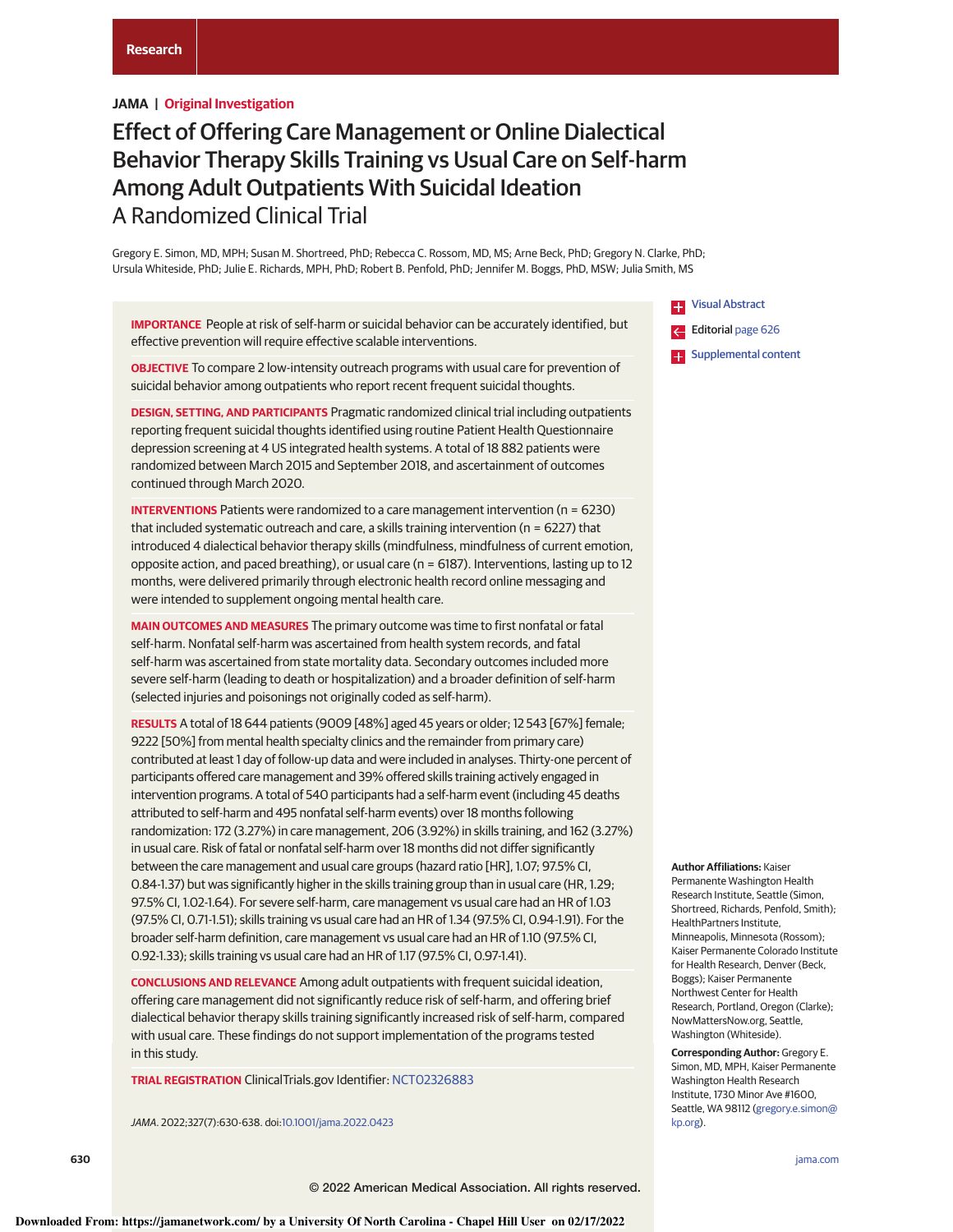n studies including more than 80 000 people attempting<br>or dying by suicide, greater than 60% had health care<br>contacts in the prior 3 months.<sup>1,2</sup> Self-report questionnaires<sup>3</sup><br>or algorithms using electronic health record ( n studies including more than 80 000 people attempting or dying by suicide, greater than 60% had health care contacts in the prior 3 months.<sup>1,2</sup> Self-report questionnaires<sup>3</sup> have been shown to accurately identify people at increased risk. The Joint Commission<sup>5</sup> and the National Action Alliance for Suicide Prevention<sup>6</sup> have recommended systematic identification of suicide risk among people receiving mental health care.

Prevention of suicidal behavior will require effective interventions scalable to the large population of people at risk. Structured psychotherapies such as dialectical behavior therapy (DBT)<sup>7,8</sup> and cognitive behavior therapy<sup>9</sup> have reduced suicide attempts in people accepting treatment after recent self-harm or hospitalization. Collaborative care and care management interventions may be associated with improved treatment adherence and symptom outcomes in people initiating treatment for specific mood and anxiety disorders.<sup>10</sup> However, these effective clinical interventions have not been tested in broader populations, including those less likely to seek or accept treatment. Interventions limited to recent survivors of suicide attempt or others at highest risk cannot reach most people who attempt or die by suicide.<sup>1,2</sup> Broad population-based suicide prevention programs are supported by before-after comparisons $11,12$  but not by randomized trials. Early trials found that caring contacts or brief supportive outreach reduced risk of suicide attempt among people refusing or discontinuing followup care after a crisis,<sup>13</sup> but subsequent trials have yielded mixed results.<sup>14,15</sup>

This pragmatic randomized trial evaluated whether either of 2 low-intensity outreach programs, incorporating selected elements of effective clinical interventions, could reduce risk of self-harm or suicidal behavior across the population of outpatients reporting frequent suicidal ideation on routine depression questionnaires.

# Methods

Trial methods and protocols are described in detail elsewhere, 16,17 and the trial protocol is included as Supplement 1.

Institutional review boards in each health system approved waiver of consent to use records data to identify participants, waiver of consent for randomization to usual care or offer of outreach interventions, an abbreviated consent procedure at the time of the initial intervention invitation (described below), and waiver of informed consent to use records data to ascertain study outcomes.

## **Participants**

Participating health systems (HealthPartners and the Colorado, Northwest, and Washington regions of Kaiser Permanente) provide insurance coverage and comprehensive mental health and medical care to more than 4 million members in Minnesota, Colorado, Oregon, and Washington. Members are insured through employer-sponsored plans, Medicare, Medicaid, and subsidized Affordable Care Act plans, with

# **Key Points**

**Question** Can low-intensity outreach programs, based on effective clinical interventions but delivered primarily online, prevent self-harm or suicidal behavior among outpatients reporting frequent suicidal ideation?

**Findings** In this pragmatic randomized clinical trial that included 18 882 outpatients with frequent suicidal ideation, the percentage with nonfatal or fatal self-harm over 18 months was 3.3% among those offered care management, 3.9% among those offered online dialectical behavior therapy skills training, and 3.1% among those receiving usual care, respectively. Compared with usual care, the risk of self-harm was not significantly different for care management but was significantly increased for those offered skills training.

**Meaning** Compared with usual care, offering care management did not significantly reduce the risk of self-harm, and offering brief online dialectical behavior therapy skills training increased the risk of self-harm among at-risk adults.

race and ethnicity representative of each health system's service area.<sup>18</sup>

Participating health systems routinely administered the 9-item Patient Health Questionnaire (PHQ-9) $^{3,19}$  at all specialty mental health visits and at primary care visits for depression treatment. Between March 2015 and September 2018, adults reporting thoughts of death or self-harm "more than half the days" or "nearly every day" during the past 2 weeks (ie, score of 2 or 3 on item 9) were identified from EHR data and enrolled in the trial, subject to the following exclusion criteria: not currently insured by the health system, no prior use of EHR patient portal messaging, recorded diagnosis of dementia or developmental disability, or an EHR indicator of needing an interpreter. Previous research in these health systems found that approximately 6% of completed PHQ-9 questionnaires had scores of 2 or 3 on item 9,<sup>3</sup> and approximately 65% of those patients used EHR portal messaging.<sup>20</sup> Data regarding established predictors of self-harm,<sup>4</sup> including sex, age, race and ethnicity, prior mental health diagnoses, and prior mental health service use, were extracted from health system records. Race and ethnicity in health system records were reported by patients at the time of outpatient visits using standard categories for race (American Indian, Asian, Black, Native Hawaiian or Other Pacific Islander, White) and ethnicity (Hispanic or non-Hispanic).

#### Randomization

Following a Zelen design,  $21,22$  eligible patients identified each week were automatically randomly assigned to 1 of 3 groups: offer of a care management intervention, offer of an online program to learn 4 specific DBT skills, or a control condition offering no additional services. Permuted block randomization with block sizes of 6 or 9, stratified by study site and baseline response to PHQ-9 item 9, occurred automatically at enrollment using concealed randomization tables (see eAppendix 1 in Supplement 2 for details).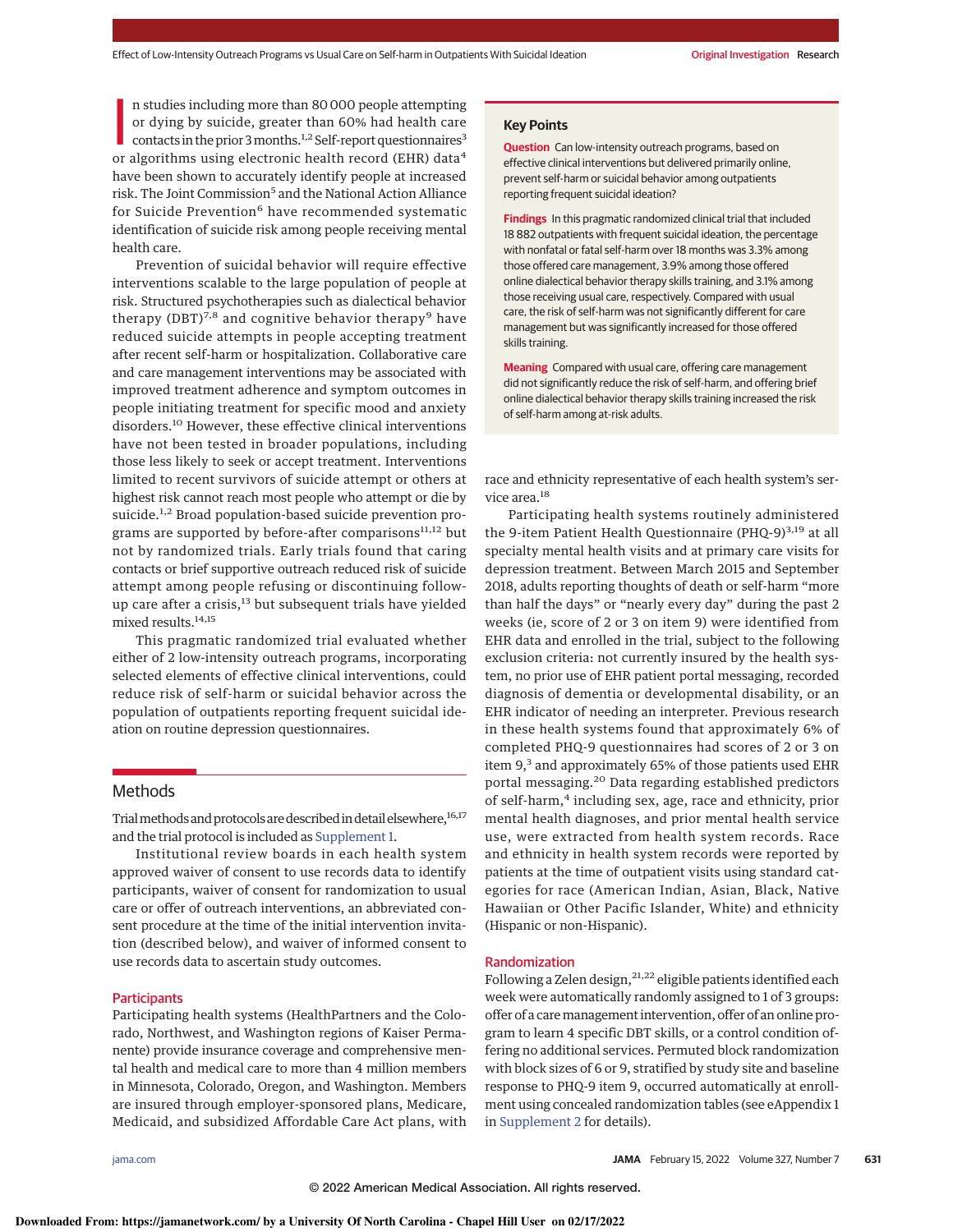#### Interventions

Both interventions began with a series of invitation messages from a study clinician. Initial invitations were sent through the EHR patient portal,<sup>20,23</sup> followed by reminder messages and/or telephone calls for those not responding (see eAppendix 2 in Supplement 2 for details). Each invitation included a briefmessage of support based on caring message interventions, 13,24,25 a description of the extra services offered, and abbreviated informed consent information (notification that extra services were part of research and that patients could decline or withdraw at any time). Those not responding to the initial invitation received up to 2 additional cycles of invitation and reminder (including caringmessage content) 4 and 8 weeks later. Those who actively declined or did not respond to 3 cycles of invitation were not contacted again but could accept extra services for up to 12 months. Those accepting the invitation received specific additional services as described below.

The care management intervention, modeled after collaborative care programs<sup>26</sup> and the Henry Ford Health System Perfect Depression Care program,<sup>11</sup> included regular outreach for assessment of suicide risk using the Columbia Suicide Severity Rating Scale (C-SSRS),<sup>27</sup> leading to guidelinebased recommendations regarding outpatient follow-up. Intervals between outreach contacts varied according to C-SSRS risk level at last contact, ranging from 1 week or less for participants reporting suicidal intent with a specific plan to 2 months or more for participants reporting no recent suicidal ideation. Care managers' follow-up messages included both motivational enhancement and care navigation to promote recommended outpatient care. Care managers regularly communicated risk assessment results and follow-up recommendations to treating outpatient clinicians who were responsible for all decisions regarding specific treatments. Study care managers were master's degree–level mental health clinicians who received 14 hours of interventionspecific training followed by twice-monthly supervision teleconferences with investigators.

The skills training program, drawing from skills training in traditional DBT,  $^{7,28}$  included an interactive online program supported by a skills coach. The online program included video instruction introducing and demonstrating 4 specific DBT skills: mindfulness, mindfulness of current emotion, opposite action, and paced breathing. Skills coaches did not provide psychotherapy but sent EHR portal messages to reinforce each visit to the online program and encourage practice of specific skills as well as outreach messages to participants without recent visits. Frequency of outreach depended on each participant's level of involvement but was at least monthly during the initial 6 months. All skills coaches had completed mental health bachelor's degree coursework and received 14 hours of initial interventionspecific training followed by twice-monthly supervision teleconferences with investigators.

Both outreach programs were supplements to usual care, and participants assigned to either intervention group were free to receive any nonstudy mental health or general medical services normally available. Intervention services were offered for up to 12 months after randomization. Additional details regarding both intervention programs are described elsewhere,<sup>16</sup> and detailed intervention manuals are available at https://www.github.com/MHResearchNetwork/ SPOT\_Study. People with lived experience of suicidal ideation and suicide attempts collaborated in design of invitation materials, outreach messages, and content of the online skills training program.

Participants randomized to continued usual care were not contacted by study staff and were free to receive any nonstudy mental health or general medical services normally available. Standard care in each participating health system included routine use of the PHQ-9 at mental health visits, routine use of structured risk assessments (typically including the C-SSRS), creation of safety plans for those at high risk, and psychotherapy or pharmacotherapy to address specific mental health diagnoses.

## Blinding

Patients randomized to either intervention were aware of that assignment but were not informed of the alternative intervention or the usual care group. Consistent with the Zelen design, <sup>21,22</sup> patients randomized to usual care were never contacted by study staff and were unaware of study interventions. Treating outpatient clinicians were notified of each participant's intervention assignment but were not notified of assignments to usual care. Emergency department and inpatient clinicians (the source of most self-harm diagnoses) were not notified regarding the trial or the study group assignment of any individual.

## **Outcomes**

The primary trial outcome was first observed fatal or nonfatal self-harm within 18 months after randomization. Fatal selfharm (ascertained from state mortality records; see eAppendix 3 in Supplement 2 for details) included all deaths coded as intentional self-harm (International Statistical Classification of Diseases and Related Health Problems, Tenth Revision codes X60 to X84). Nonfatal self-harm (ascertained from health system EHR and insurance claims data) included any encounter with a diagnosis of intentional self-harm and adjudicated encounters with selected injury or poisoning diagnoses coded as unintentional, coded as undetermined intent, or having no coding of intent. Procedures for review and adjudication of events in those additional categories are described in eAppendix 6 and eTables 1-5 in Supplement 2.

Secondary outcomes (specified a priori) included a narrower definition of self-harm events (leading to death or hospitalization), a broader definition of self-harm events (including potential events not confirmed by chart review), participation in interventions (assessed using EHR data for contacts with care managers and skills coaches and by logs of visits to the online skills training program), and use of nonstudy mental and general health services (assessed using EHR and insurance claims data).

## Sample Size Calculation

Consultation with health system leaders indicated that a population-level relative risk reduction smaller than 25%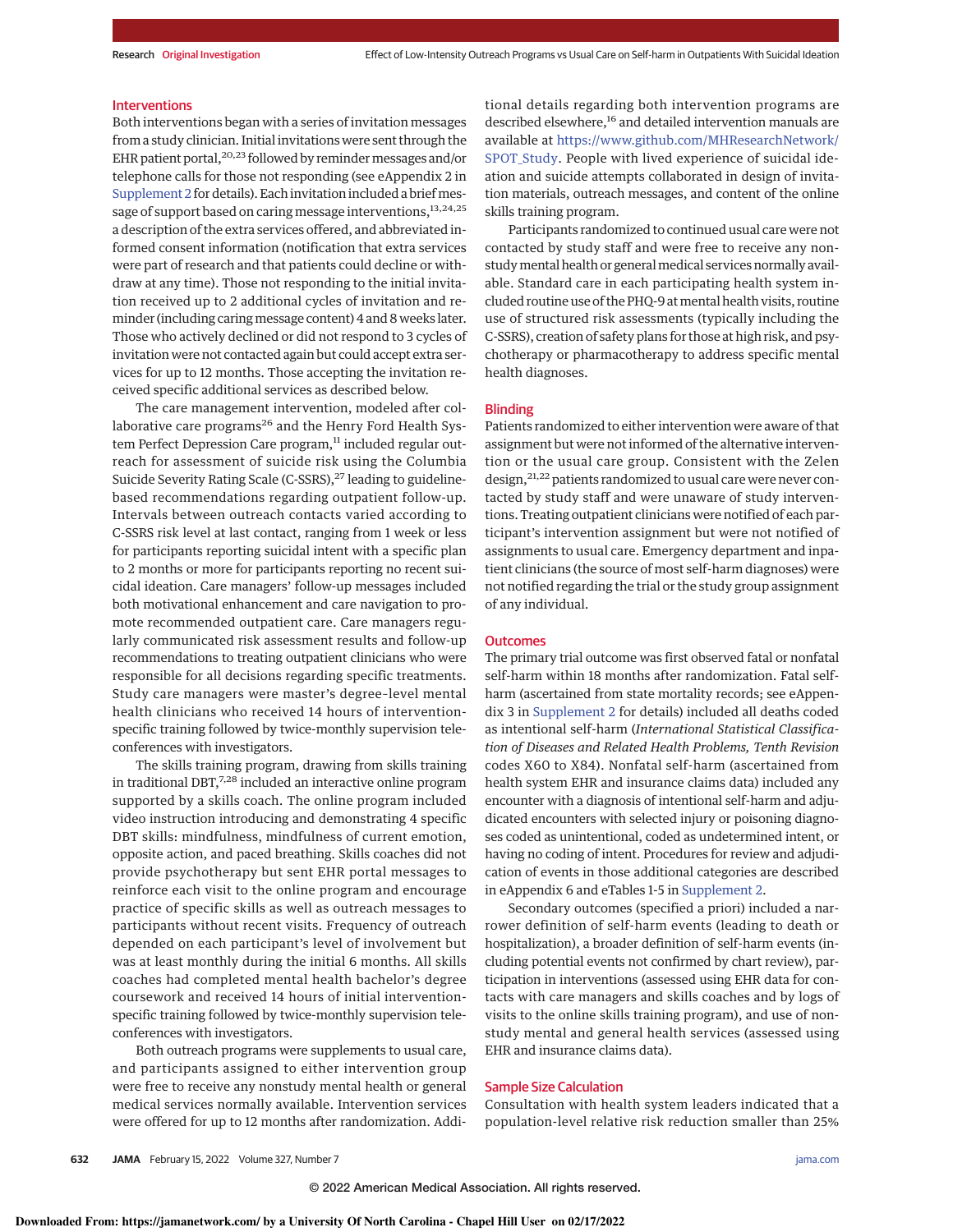

Questionnaire (PHQ-9) at outpatient visits and reported thoughts of death or self-harm on "more than half the days" (PHQ-9 item 9 score of 2) or "nearly every day" (PHQ-9 item 9 score of 3) during the past 2 weeks, and had to have previously used online messaging via the electronic health record patient portal.

<sup>c</sup> Randomization occurred up to 8 days following an eligible visit, and some patients died or disenrolled from the health system prior to randomization but before records of death or disenrollment were available. See eAppendix 4 in Supplement 2 for details.

(equivalent to an absolute risk reduction smaller than 1%) would not justify implementation of either intervention program. A priori power calculations indicated that 6500 randomized individuals per group would allow 90% power to detect a 25% reduction in risk of either intervention compared with usual care, a threshold selected in consultation with health system leaders.

## Statistical Analysis

Primary analyses considered time to first fatal or nonfatal self-harm, including all participants with any follow-up time, and considering initial treatment assignment regardless of intervention participation. The care management and skills training groups were each compared with the usual care group, with Bonferroni correction accounting for 2 comparisons, leading to a 2-sided α = .025 and reporting of 97.5% confidence intervals for primary outcomes. The care management and skills training groups were not directly compared. Kaplan-Meier curves were plotted and times to first fatal or nonfatal self-harm were compared by Cox proportional hazards regression with adjustment for sex, age group, race and ethnicity, baseline PHQ-9 item 9 score, study site, and year of randomization. The proportionality assumption was tested by examination of log-log plots. Alternative analyses used log-rank tests,<sup>29,30</sup> stratifying for study site and PHQ-9 item 9 score at randomization. Follow-up time was censored at disenrollment from the health system (when insurance claims data to ascertain nonfatal self-harm would be missing) or death from causes other than self-harm.

Secondary outcome analyses included comparison of the intervention groups with usual care using narrower and broader definitions of self-harm events by proportional hazards regression, description of uptake and adherence for each of the intervention programs, and comparison of intervention groups with usual care in use of nonstudy mental health care. Monthly utilization was modeled as a function of time using generalized estimating equations. Twelve-month utilization was calculated by summing coefficient estimates; the Delta method was used to calculate standard errors. A t statistic was used to compare 12-month utilization in each of the intervention groups vs usual care.

Additional post hoc analyses included subgroup analyses of primary outcome comparisons with testing for interaction effects, comparison of participant baseline characteristics across different levels of intervention program participation, and comparison of self-harm rates across different levels of intervention program participation.

Given the potential for type I error due to multiple comparisons, secondary analyses and post hoc analyses are exploratory.

Analyses were performed using Stata version 15.1 (StataCorp).

## Results

A total of 18 882 patients (9009 [48%] aged 45 years or older; 12 543 [67%] female; 9222 [50%] from mental health specialty clinics and the remainder from primary care) were randomized, and 238 (1.3%) were excluded from analyses because of death or disenrollment from the health system on or before the date of randomization (eAppendix 4 in Supplement 2). A participant flow diagram illustrating enrollment, intervention assignment, intervention participation, and outcome ascertainment is shown in Figure 1. Characteristics of participants contributing to outcome analyses are shown in Table 1.

# Primary Outcomes

Five hundred forty participants experienced an outcome event during the 18-month follow-up period, including 172 (estimated event rate, 3.27%) of those offered care management,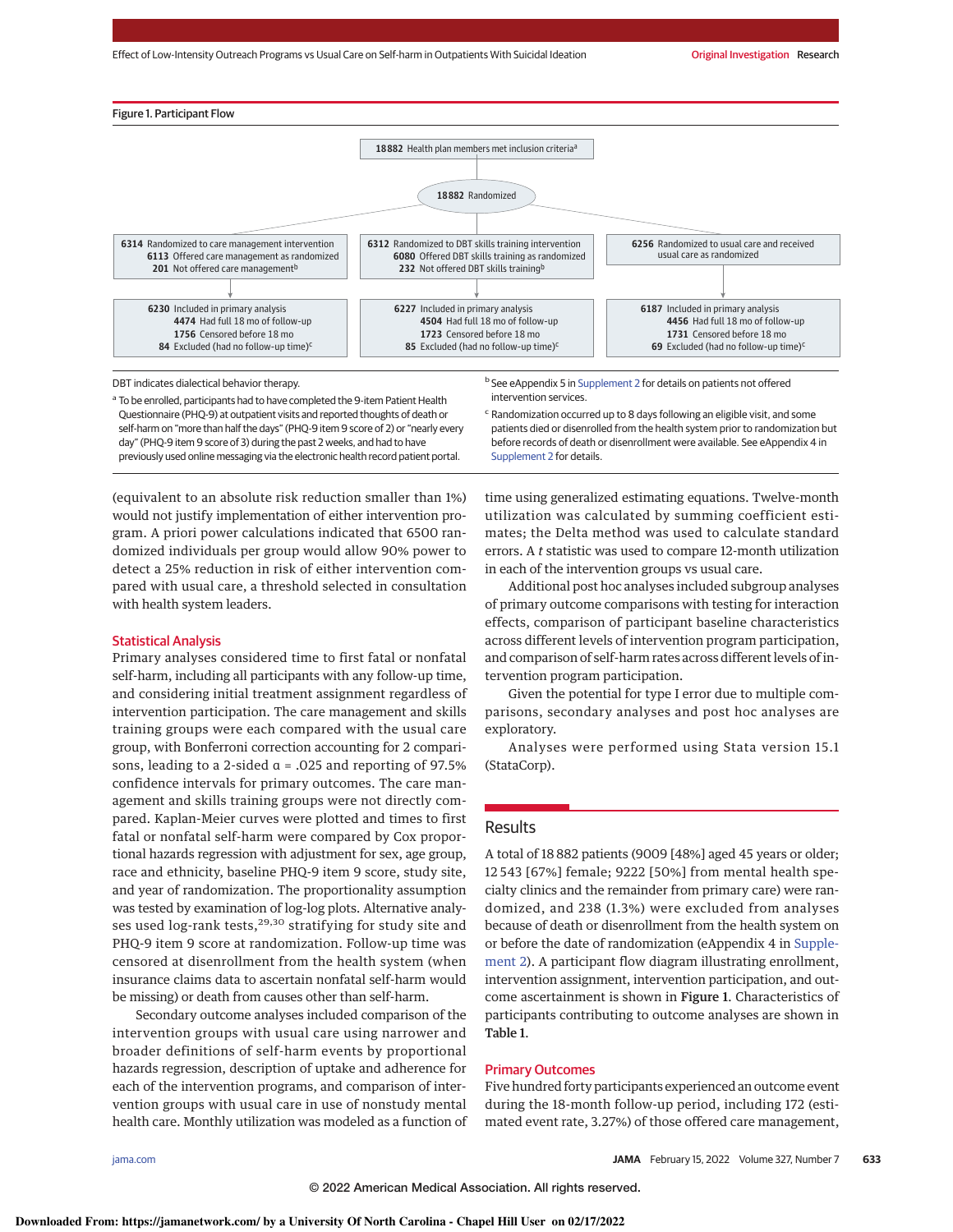Table 1. Baseline Characteristics by Treatment Assignment, Limited to Participants Contributing Any Follow-up Time to Outcome Analysis

| No. (%) of participants                    |                                 |                                 |                            |
|--------------------------------------------|---------------------------------|---------------------------------|----------------------------|
| Characteristics                            | Care management<br>$(n = 6230)$ | Skills training<br>$(n = 6227)$ | Usual care<br>$(n = 6187)$ |
| Sex                                        |                                 |                                 |                            |
| Female                                     | 4195 (67.3)                     | 4160 (66.8)                     | 4188 (67.7)                |
| Male                                       | 2035 (32.7)                     | 2067 (33.2)                     | 1999 (32.3)                |
| Age group, y                               |                                 |                                 |                            |
| 18-29                                      | 1438 (23.1)                     | 1440 (23.1)                     | 1457 (23.6)                |
| $30 - 44$                                  | 1747 (28.0)                     | 1797 (28.9)                     | 1756 (28.4)                |
| $45 - 64$                                  | 2069 (33.2)                     | 2056 (33.0)                     | 2067 (33.4)                |
| $\geq 65$                                  | 976 (15.7)                      | 934 (15.0)                      | 907 (14.7)                 |
| Race and ethnicity                         |                                 |                                 |                            |
| American Indian, non-Hispanic              | 56(0.9)                         | 42(0.7)                         | 35(0.6)                    |
| Asian, non-Hispanic                        | 179(2.9)                        | 183(2.9)                        | 194(3.1)                   |
| Black, non-Hispanic                        | 241 (3.9)                       | 272 (4.4)                       | 237(3.8)                   |
| Hispanic                                   | 495 (7.9)                       | 486 (7.8)                       | 595 (8.6)                  |
| Native Hawaiian or Other Pacific Islander  | 24(0.4)                         | 29(0.5)                         | 23(0.4)                    |
| White, non-Hispanic                        | 4723 (75.8)                     | 4651 (74.7)                     | 4561 (73.7)                |
| More than 1                                | 170(2.7)                        | 188 (3.0)                       | 203(3.3)                   |
| Other or not recorded <sup>a</sup>         | 342 (5.5)                       | 376 (6.0)                       | 399(6.5)                   |
| Location of index visit                    |                                 |                                 |                            |
| Mental health specialty clinic             | 3071 (49.3)                     | 3111 (50.0)                     | 3040 (49.1)                |
| General medical clinic                     | 3159 (50.7)                     | 3116 (50.0)                     | 3147 (50.9)                |
| Baseline PHQ-9 item 9 score <sup>b</sup>   |                                 |                                 |                            |
| $\overline{2}$                             | 4180 (67.1)                     | 4177 (67.1)                     | 4141 (66.9)                |
| 3                                          | 2050 (32.9)                     | 2050 (32.9)                     | 2046 (33.1)                |
| Diagnoses recorded in past year            |                                 |                                 |                            |
| Depressive disorder                        | 4077 (65.4)                     | 4020 (64.6)                     | 4058 (65.6)                |
| Anxiety disorder                           | 3692 (59.3)                     | 3700 (59.4)                     | 3653 (59.0)                |
| Bipolar disorder                           | 689 (11.1)                      | 686 (11.0)                      | 621 (10.0)                 |
| Personality disorder                       | 528(8.5)                        | 561 (9.0)                       | 510(8.2)                   |
| Drug use disorder                          | 462 (7.4)                       | 469 (7.5)                       | 451 (7.3)                  |
| Alcohol use disorder                       | 395(6.3)                        | 364 (5.8)                       | 349 (5.6)                  |
| Schizophrenia spectrum psychosis           | 71(1.1)                         | 74 (1.2)                        | 57 (0.9)                   |
| Self-harm injury or poisoning in past year | 126(2.0)                        | 148 (2.4)                       | 141(2.3)                   |
| Service use in past year <sup>c</sup>      |                                 |                                 |                            |
| Mental health hospitalization              | 656 (10.5)                      | 652 (10.5)                      | 614(9.9)                   |
| Mental health emergency department visit   | 1000(16.1)                      | 1059 (17.0)                     | 983 (15.9)                 |

<sup>a</sup> Includes patients not asked about race or ethnicity and those who declined to report race or ethnicity using these standard categories. **b** On the 9-item Patient Health Questionnaire (PHQ-9), a score of 2 on item 9 represents reporting thoughts of death or self-harm on "more than half the days" and a score of 3 on item 9 represents reporting thoughts of death or self-harm "nearly every day." <sup>c</sup> Hospitalization or emergency

department visit with any recorded mental health diagnosis.

206 (3.92%) offered skills training, and 162 (3.10%) receiving usual care. Outcome events included 45 deaths attributed to self-harm and 495 nonfatal self-harm events (451 injuries or poisonings diagnosed as definite self-harm and an additional 44 nonfatal self-harm events identified by review of full-text records as described in eAppendix 6 in Supplement 2).

Kaplan-Meier curves illustrating time until first fatal or nonfatal self-harm in each group are shown in Figure 2. Planned comparison of the care management and usual care groups found no significant difference in risk (hazard ratio, 1.07; 97.5% CI, 0.84-1.37; P = .52). Planned comparison of the skills training and usual care groups found a significantly higher risk of self-harm in the skills training group (hazard ratio, 1.29; 97.5% CI, 1.02-1.64; P = .015). Examina-

tion of log-log plots (eFigure 3 in Supplement 2) indicated no violation of the proportional hazards assumption. Alternative analyses using a log-rank test,<sup>29,30</sup> stratifying for study site and PHQ-9 item 9 score at randomization, found no significant difference in risk between the care management and usual care groups (log-rank statistic = 0.26;  $P = .61$ ) and significantly higher risk in the skills training group compared with usual care (log-rank statistic = 5.36;  $P = .02$ ).

## Secondary Outcomes

Planned analyses (eFigure 1 in Supplement 2) examined both severe self-harm and a broader outcome definition. Comparisons limited to self-harm leading to death or hospitalization (232 total events) showed the same overall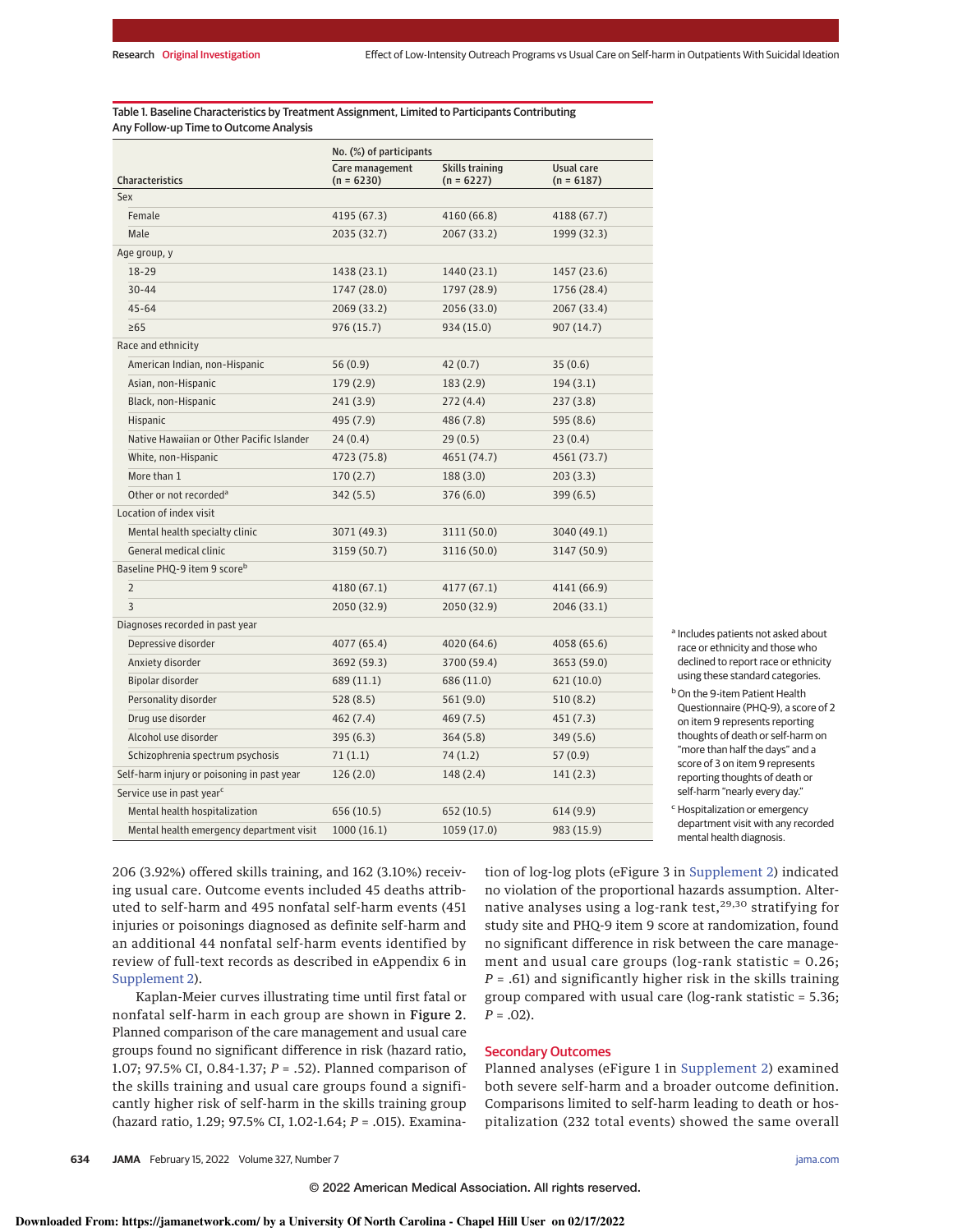Effect of Low-Intensity Outreach Programs vs Usual Care on Self-harm in Outpatients With Suicidal Ideation **Carry 10 and Suicidal Investigation Research** 





Fatal self-harm was ascertained by linkage to state mortality data. Nonfatal self-harm was ascertained from health system electronic health record and insurance claims data, including injuries and poisonings diagnosed as self-harm and injuries and poisonings receiving selected other diagnoses but confirmed as self-harm by review of full-text medical records (eAppendix 6 in Supplement 2). The hazard ratio for care management vs usual care is 1.07 (97.5% CI, 0.84-1.37), and the hazard ratio for skills training vs usual care is 1.29 (97.5% CI, 1.02-1.64).

pattern. Risk did not significantly differ between the care management and usual care groups (hazard ratio, 1.03; 97.5% CI, 0.71-1.51;  $P = .84$ ). The point estimate for risk was higher among those offered skills training than in usual care, but this difference was not statistically significant (hazard ratio, 1.34; 97.5% CI, 0.94-1.91; P = .07). Comparisons that included additional injuries or poisonings representing plausible mechanisms of self-harm that were coded as unintentional or undetermined intent (899 total events) also showed the same pattern. Risk did not differ significantly between the care management and usual care groups (hazard ratio, 1.10; 97.5% CI, 0.92-1.33; P = .23). The point estimate for risk was higher among those offered skills training than in usual care, but this difference was not statistically significant (hazard ratio, 1.17; 97.5% CI, 0.97-1.41;  $P = .06$ ).

Rates of participation in the 2 intervention programs are shown in Table 2. Approximately 31% of those offered care management initially accepted the invitation, and approximately 17% remained engaged for over 9 months. Of those offered skills training, 39% accepted the invitation, but only 2% remained engaged for over 9 months. Use of specific components of the online skills training program is shown in eTable 5 in Supplement 2.

Use of nonstudy mental health services over 12 months is shown in Figure 3 and in eTable 10 in Supplement 2. Rates of outpatient mental health visits, primary care visits with mental health diagnoses, or inpatient admissions with mental health diagnoses did not differ between either intervention group and the usual care group. Participants offered skills training had a significantly higher rate of emergency department visits with mental health diagnoses over 12 months than those assigned to usual care (0.33 visits vs 0.28 visits;  $P = .02$ ).

## Exploratory Post Hoc Analyses

Subgroup analyses (eTable 6 in Supplement 2) found that primary outcome comparisons did not differ significantly across health systems, year of enrollment, baseline PHQ-9 item 9

Table 2. Participation in Study Interventions Over the 12 Months Following Randomization

|                                           | No. (%)                         |                                        |  |
|-------------------------------------------|---------------------------------|----------------------------------------|--|
|                                           | Care management<br>$(n = 6230)$ | <b>Skills training</b><br>$(n = 6227)$ |  |
| Not offered intervention <sup>a</sup>     | 201(3.2)                        | 232(3.7)                               |  |
| Actively declined invitation              | 1345(21.6)                      | 799 (12.8)                             |  |
| No response after 3 invitations           | 2757 (44.3)                     | 2780 (44.6)                            |  |
| Ever engaged in intervention <sup>b</sup> | 1927 (30.9)                     | 2416 (38.8)                            |  |
| Engaged > 3 mo                            | 1612 (25.9)                     | 767 (12.3)                             |  |
| Engaged >6 mo                             | 1392 (22.3)                     | 268(4.3)                               |  |
| Engaged >9 mo                             | 1049 (16.8)                     | 117(1.9)                               |  |

<sup>a</sup> Determined by treating clinicians or study staff to be unable to participate in intervention because of advanced illness, significant cognitive impairment, or other reasons (see eAppendix 5 in Supplement 2 for details).

response, and other indicators of baseline risk. Comparison of baseline characteristics by level of intervention participation (eTables 7 and 8 in Supplement 2) found that several demographic characteristics (sex, age distribution, race and ethnicity) and clinical characteristics (location of index visit, rates of prior mental health diagnoses) varied across levels of intervention uptake more than expected by chance. But these comparisons did not show a consistent relationship between baseline indicators of risk and specific levels or types of intervention participation. Comparison of primary outcome rates by level of intervention participation (eFigure 2 and eTable 9 in Supplement 2) found that risk of selfharm varied significantly across levels of intervention participation within the group offered care management (log-rank statistic = 15.39;  $P = .002$ ) and within the group offered skills

**b** Ever actively engaged in intervention, regardless of subsequent participation or withdrawal. Definitions of engagement were specific to each intervention. Engagement in care management was defined as completion of a study risk assessment, sending an online message to the care manager, or completing a telephone encounter with the care manager. Engagement in skills training was defined as visiting the online skills training website, sending an online message to the skills coach, or completing a telephone encounter with the skills coach.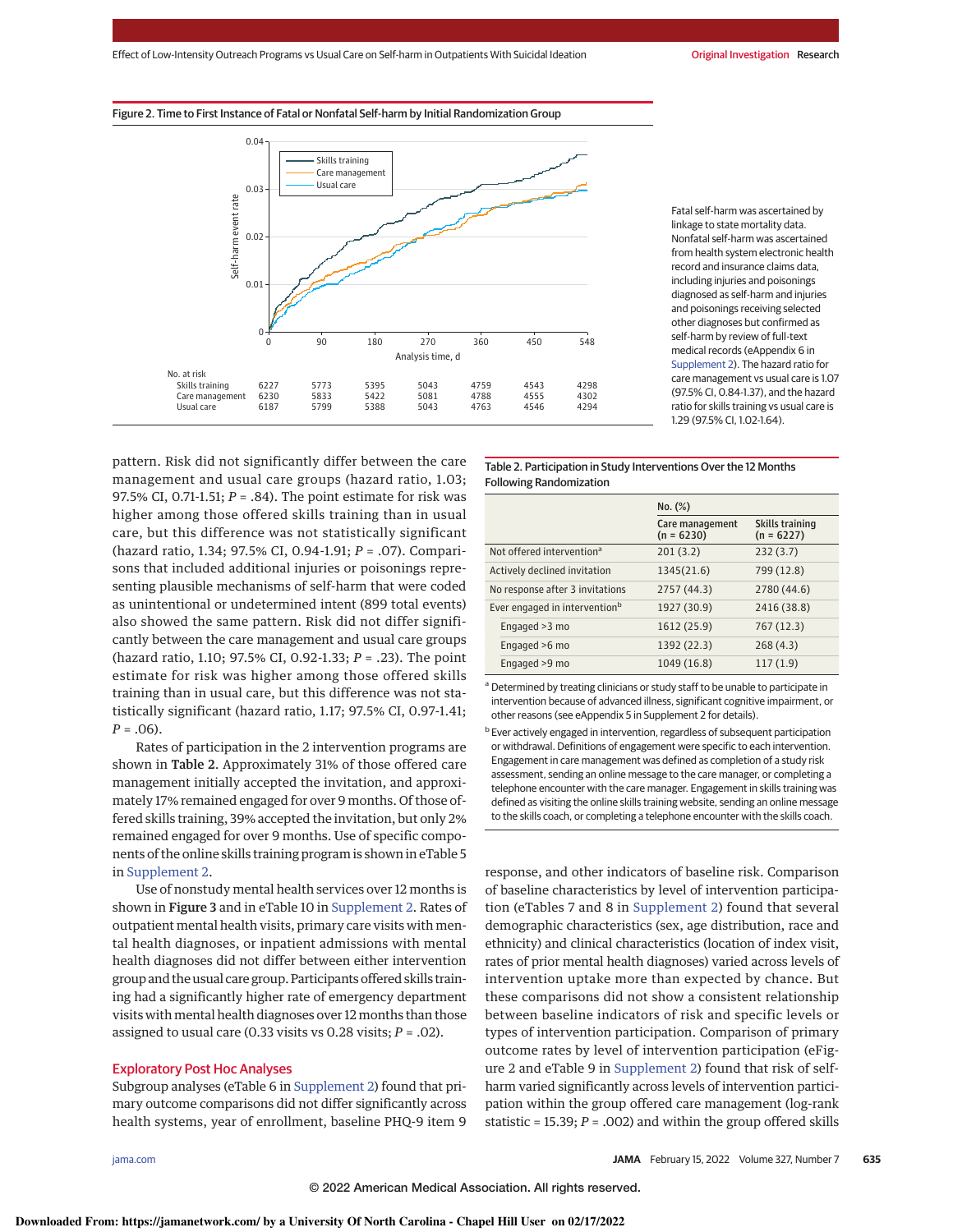**B** Primary care outpatient visits with mental health diagnoses

## Figure 3. Use of Specific Health Services Over 12 Months Following Randomization



**C** Emergency department visits with mental health diagnoses



The panels show adjusted mean number of visits or admissions per month, with error bars indicating 97.5% CIs, according to initial randomization. Monthly utilization was modeled as a function of time using generalized estimating equations. Twelve-month utilization was calculated by summing coefficient estimates; the Delta method was used to calculate standard errors. A t statistic was used to compare 12-month utilization in each of the intervention groups with usual care. Mean visits/admissions per person over 12 months were as follows: for mental health specialty outpatient visits (panel A), 7.50 (97.5% CI, 7.05-7.96; P = .63 vs usual care) for care management, 7.65 (97.5% CI, 7.65-8.1; P = .88 vs usual care) for skills training, and 7.62 (97.5% CI, 7.15-8.08) for usual care; for primary care outpatient visits with mental health

training (log-rank statistic =  $25.46; P < .001$ ). Both intervention groups showed the same pattern: lowest risk in those actively refusing intervention services, intermediate risk in those either not responding to the intervention invitation or remaining engaged in the intervention for more than 3 months, and highest risk in those engaging in the intervention for less than 3 months.

# **Discussion**

In this pragmatic trial comparing 2 population-based outreach programswith usual care, neither program decreased risk of self-harm over 18 months. Risk of self-harm among those offered skills training was approximately 30% higher than in usual care.



**D** Inpatient admissions with mental health diagnoses



diagnoses (panel B), 1.35 (97.5% CI, 1.23-1.46; P = .22 vs usual care) for care management, 1.41 (97.5% CI, 1.29-1.52;  $P = .65$  vs usual care) for skills training, and 1.44 (97.5% CI, 1.31-1.57) for usual care; for emergency department visits with mental health diagnoses (panel C), 0.31 (97.5% CI, 0.27-0.35; P = .15 vs usual care) for care management, 0.33 (97.5% CI, 0.28-0.39; P = .02 vs usual care) for skills training; and 0.28 (97.5% CI, 0.24-0.32) for usual care; and for inpatient admissions with mental health diagnoses (panel D), 0.19 (97.5% CI, 0.16-0.21;  $P = 0.09$  vs usual care) for care management, 0.19 (97.5% CI, 0.16-0.21; P = .05 vs usual care) for skills training, and 0.17 (97.5% CI, 0.14-0.19) for usual care.

This trial assessed effectiveness of outreach programs under everyday practice conditions. Participants were identified using routinely administered questionnaires, regardless of diagnosis or treatment history. All eligible patients were randomized, regardless of willingness to accept study interventions. Analyses compared groups according to randomized assignment, regardless of intervention participation. These pragmatic features would be expected to attenuate any intervention effects. That attenuation could explain the null finding regarding care management but would not explain the significantly higher rate of self-harm in the skills training group.

Between 30% and 40% of people invited actively engaged in either intervention, consistent with pilot testing of similar outreach interventions.<sup>31</sup> These participation rates are lower than seen in traditional clinical trials,<sup>7,9,32</sup> reflecting expected participation when offered under everyday practice conditions and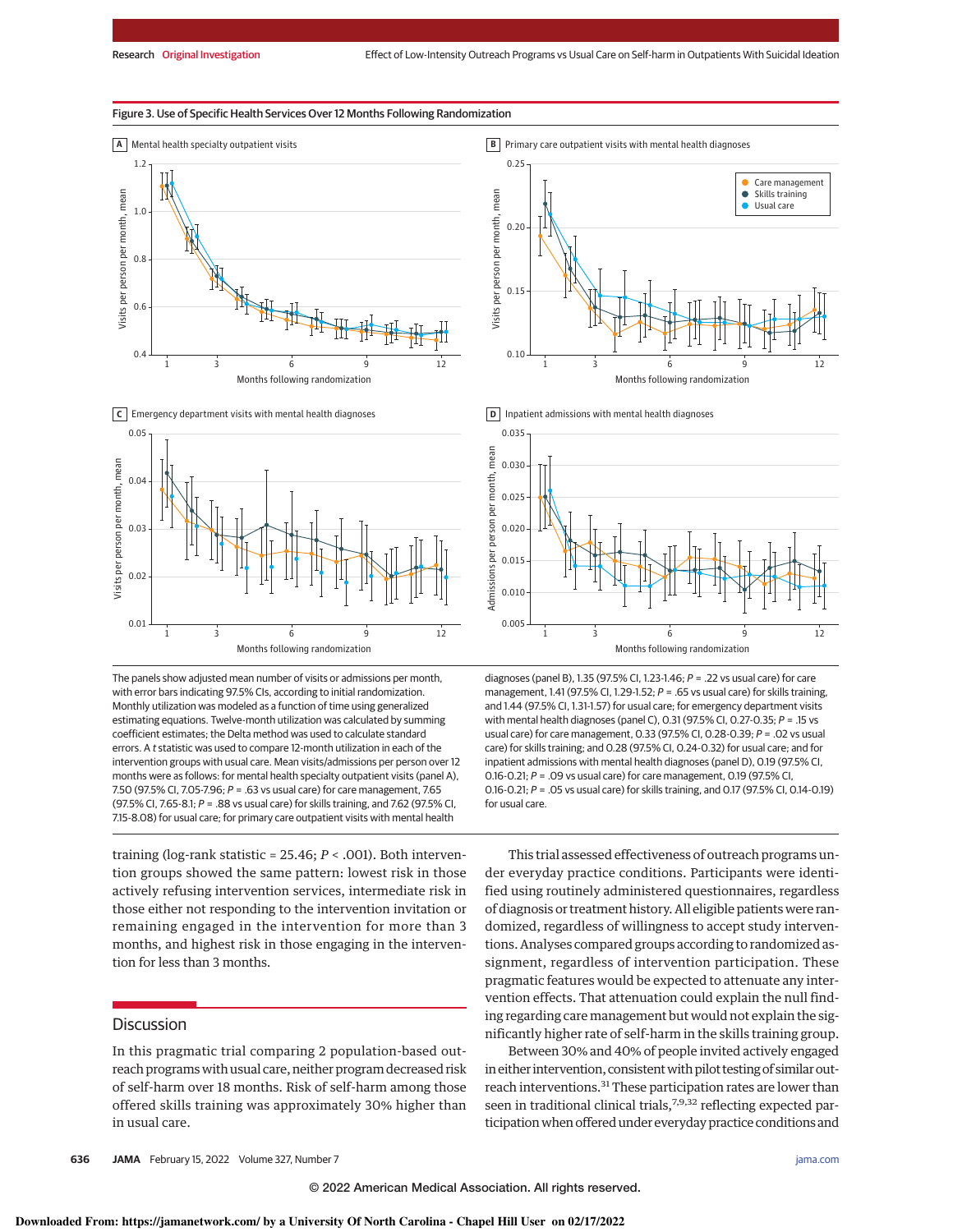supported by modest outreach. Consequently, trial results reflect expected outcomes across the full spectrum of patients reporting recent suicidal ideation, including those unlikely to accept extra services. All participants randomized to either of the outreach programs received a series of outreach messages, including expressions of caring and support, an intervention found effective in some previous trials. $13,24,25$  Outcomes among patients accepting or remaining engaged in interventions cannot be compared with outcomes in the entire usual care group, since it is not possible to identify usual care patients who would have accepted or remained engaged in interventions.

These findings do not imply that mental health or primary care clinicians should ignore patients' reports of suicidal ideation. For each participant in this trial, treating health system clinicians were aware of suicidal ideation and were expected to both conduct additional assessment and arrange appropriate ongoing care. These findings indicate that neither intervention program reduced risk of self-harm when added to usual care in these health systems.

These findings contrast with previous research supporting the effectiveness of caring message interventions,  $^{\rm 13,24,25}$ traditional DBT programs,<sup>7,8,32</sup> and care management or collaborative care interventions.<sup>10,33</sup> Those contrasts could reflect differences in study populations, intervention content, and intervention delivery.

Participants in this trial represented a wider range of risk and willingness to accept suicide prevention services compared with populations in other studies. While the 4% rate of self-harm in this sample was higher than expected in the general population (estimated at 0.25%<sup>2</sup>), it was markedly lower than the rates of 40% to 50% in previous DBT trials.<sup>7,8,32</sup> Participants in this trial did not consent in advance to any specific treatment, and only 30% to 40% actively participated in the extra services offered.

The intervention content and caring message outreach tested in this trial included expressions of caring and support modeled after effective interventions.13,24,25 Messages in this trial, however, also included specific requests to engage in extra services. Those requestsmay have interfered with any benefit of caring messages.

The care management intervention tested in this trial was a low-intensity program delivered by online messaging with rare telephone contact and no in-person visits. In contrast to effective collaborative care interventions,<sup>10,33</sup> this intervention did not focus on improving a specific pharmacotherapy or psychotherapy. More intensive outreach or more focused care navigation to increase access to and engagement in treatment could reduce risk of self-harm, but additional research is needed to address that question.

In this study, online DBT skills training was associated with increased risk of self-harm, in contrast with previous randomized trials that supported the effectiveness of traditional DBT.<sup>7,8,32</sup> The skills training intervention offered in this trial differed from traditional DBT in several ways, including limitation to 4 specific skills presented in brief online format, no in-person visits or group therapy, and support limited to reminder and encouragement methods delivered via the EHR patient portal. Alternative approaches will be needed to deliver DBT to the large numbers of people at risk of self-harm or suicidal behavior. This pragmatic trial design cannot identify specific reasons for increased risk of self-harm in those offered skills training. Post hoc analyses found increased risk in those who only briefly engaged in either intervention (eFigure 2 in Supplement 2), suggesting that some patients may have been dissatisfied with these limited interventions and become more discouraged.

These findings do not argue against systematic efforts to identify and address suicide risk in health care settings. Instead, they indicate that the low-intensity adaptations of care management and DBT skills training tested in this trial have no benefit over usual care in these health systems, especially when offered to the broad population reporting frequent suicidal ideation.

## Limitations

This study has several limitations. First, health system records could not identify self-harm events if patients did not seek care or if clinicians did not recognize or record self-harm intent. Second, use of those records to identify self-harm could introduce bias if interventions influenced either likelihood of seeking care following self-harm or likelihood that self-harm intent would be detected. Regarding the first possibility, secondary analyses examined self-harm events leading to death or hospitalization, for which seeking care would be less discretionary. Results were qualitatively similar to primary analyses. Regarding the second possibility, secondary analyses examined all injuries or poisonings representing plausible mechanisms of self-harm, regardless of diagnosed intent. Results were similar, with some attenuation of the increased risk in the skills training group. Third, some injuries and poisonings coded as self-harm or identified by chart review may not reflect suicidal intent but instead indicate nonsuicidal self-injury. Fourth, these findings might not apply to other patient populations or health systems. Although this study sample included large numbers of patients insured by Medicaid and large numbers from traditionally underserved racial or ethnic groups, the majority were non-Hispanic White and covered by employersponsored insurance. All participants had access to primary care and specialty mental health services, and participants were identified because these health systems routinely assess symptoms of depression and suicidal ideation. Fifth, sample size calculations were based on consultation with leaders of these health systems regarding meaningful differences in risk of self-harm, and other health system leaders or policy makers might use higher or lower thresholds.

# Conclusions

Among adult outpatients with frequent suicidal ideation, offering care management did not significantly reduce the risk of self-harm, and offering brief online training in selected dialectical behavior therapy skills training increased the risk of self-harm, compared with usual care. These findings do not support implementing the approaches in this study.